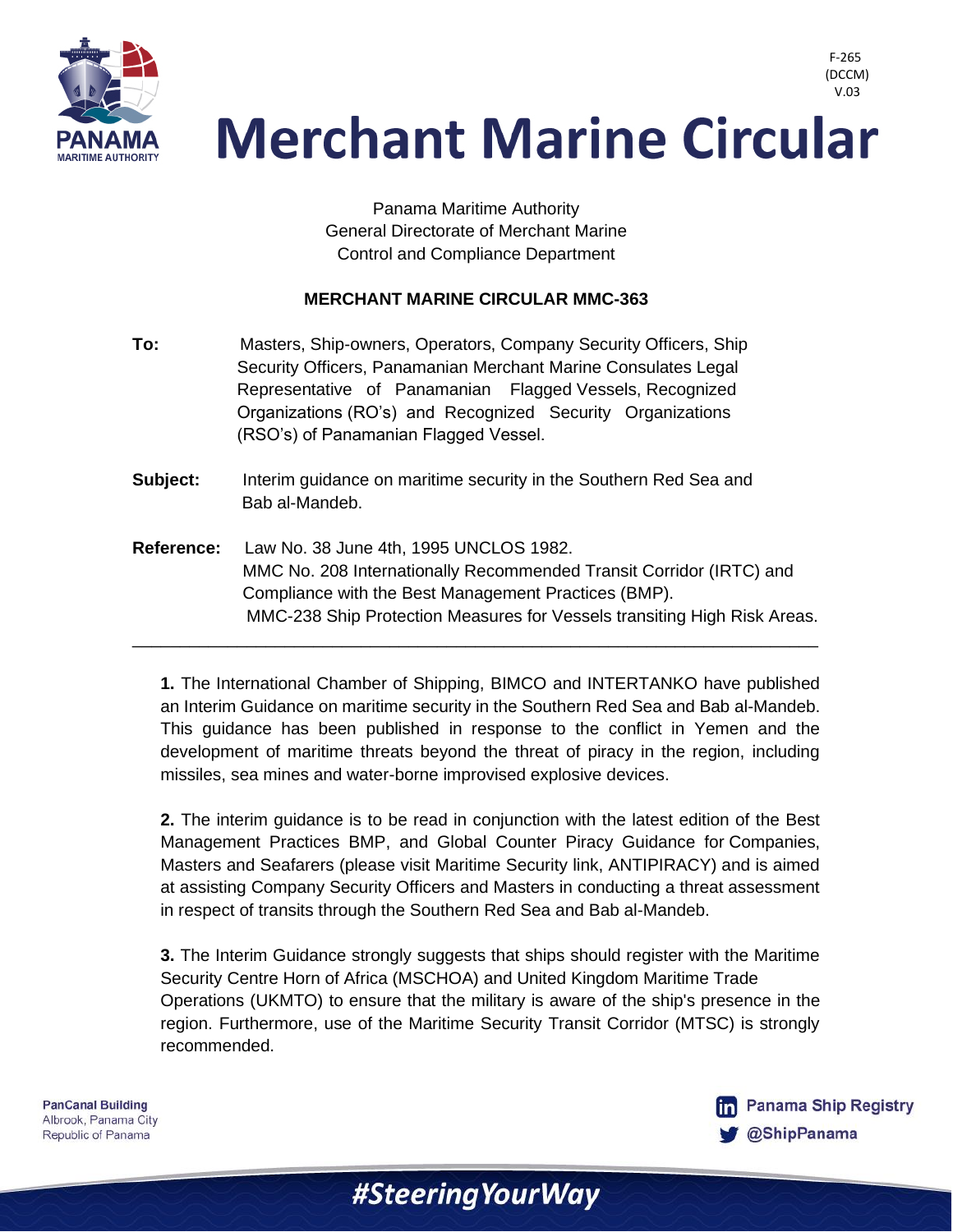

# **Merchant Marine Circular**

**4.** The Ship-owners, Ship-operators, must make sure the crew is familiarized with all the recommendations given in both documents and by this Administration. They must also communicate with crew relatives before transits through the Southern Red Sea and Bab al-Mandeb in order to make them aware of the transit and must also provide them with the contact on the different organizations which operate in the area so they can communicate with these organizations in case there is a need to do so.

**5.** Also, all the Private Maritime Security Companies (PMSC) listed in the MMC 245, must ensure compliance with the Interim Guidance on maritime security in the Southern Red Sea and Bab al-Mandeb, the Best Management Practices and coordinate with the master and crew that all exercises are planned and conducted on board prior to transits through the Southern Red Sea and Bab al-Mandeb

**6.** All inquiries concerning international correspondence must be sent to:

### **MARITIME SHIPS SECURITY DEPARTMENT**

asp@amp.gob.pa Monday to Friday Phones (+507) 501- 5037 / 5368

### **SEGUMAR OFFICE**

authorizations@segumar.com Weekends and Holidays Phones (+507) 501-5350 / 5348 / 5032

### **ABSOLUTE MARITIME TRACKING SERVICES, INC.**

activations@absolutemaritime.com Phone (+507) 301-5748 Fax (+507) 301-5749

*June, 2020 – Change of PMA phone numbers. July, 2019 – Modification of Reference and change in paragraph 2. June, 2019 - Annex the Interim Guidance on maritime security in the Southern Red Sea and Bab al-Mandeb and refers in paragraph 2 to Maritime Security link. July, 2018 –Change in the hyperlink documentation of paragraph No. 2 March, 2018*

Inquiries concerning the subject of this Merchant Marine Circular or any other request should be directed to:

#Steering Your Way

**PanCanal Building** Albrook, Panama City Republic of Panama